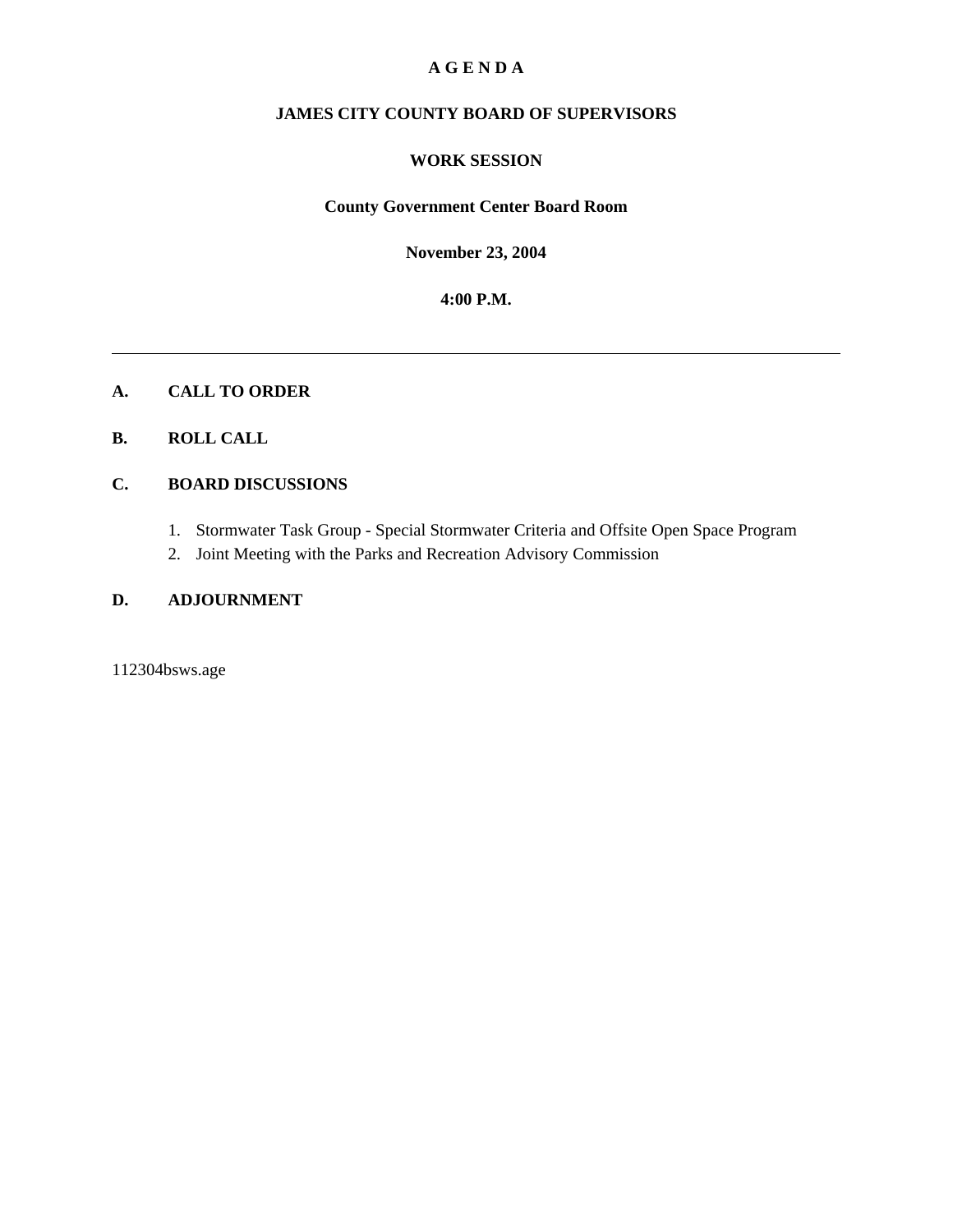#### **M E M O R A N D U M**

DATE: November 23, 2004

TO: The Board of Supervisors

FROM: Scott J. Thomas, Senior Engineer

SUBJECT: Stormwater Task Group - Special Stormwater Criteria and Offsite Open Space Program

l

The Board authorized the formulation of a Stormwater Task Group (STG) to develop Special Stormwater Criteria as outlined in Priority No. 7 of the approved Powhatan Creek Watershed Management Plan and develop an offsite open space program (for stormwater compliance purposes) consistent with the 1998 Policy Study (*James City County Stormwater Policy Framework, Final Report of the James City County BMP Policy Project*). At the conclusion of the Work Session presentation, staff will recommend adoption of a resolution that implements the STG recommendations.

Staff facilitated the STG in accordance with Board directives. The Yarmouth Creek Watershed Management Plan was subsequently adopted by the Board at its October 14, 2003, meeting. The Board adopted the Yarmouth Creek Plan with the exception of Priority No. 3, Special Stormwater Criteria.

The STG consisted of ten members, one guest, and County advisory staff. A series of fourteen monthly meetings were conducted from June 2003 through October 2004. Members and guests of the STG consisted of local consulting engineering and landscape architect firms, a large private developer, a large and small homeowners association, the Friends of the Powhatan Creek Watershed, the Virginia Department of Conservation and Recreation (DCR), and a large-tract private landowner. County Environmental Division staff facilitated the task group meetings and also served as a single participant for voting purposes. The STG meetings were very technically oriented with educational sessions and open discussions about traditional and emerging technologies in stormwater management and principles and practices of Better Site Design and Low Impact Development. The meetings were consistently structured with advance notification of meeting times/date, agenda, and announcements. Members/guests who missed meetings were provided with a full copy of meetings handouts including minutes. A summary of proceeding (minutes) for each of the fourteen meetings is available upon request.

The main purpose of the STG was to develop the *Special Stormwater Criteria (SSC)*, the *Offsite Open Space Program* and revise and "overhaul" the existing County Best Management Practice (BMP) Manual which has been in existence and use (unedited) since January 1, 2000. Over the course of the last year, these objectives were achieved by the STG and will be presented by four members of the STG. The presentation will provide a background and history of how *Special Stormwater Criteria* and the *Offsite Open Space* program came to fruition, an overview of some of the important highlights of the task group meetings, an overview of the process and procedure for applying *Special Stormwater Criteria (SSC)* and the *Offsite Open Space* program, and a recommended implementation schedule.

Additional reference material is attached, a full stand-alone copy of the *Special Stormwater Criteria (SSC)* as developed by the STG and a full stand-alone copy of the *Offsite Open Space Program* as developed by the STG. (Besides the four members that will present at the Work Session, the task group decided that all other task group members and guests should attend the Work Session to respond to any Board inquiries.)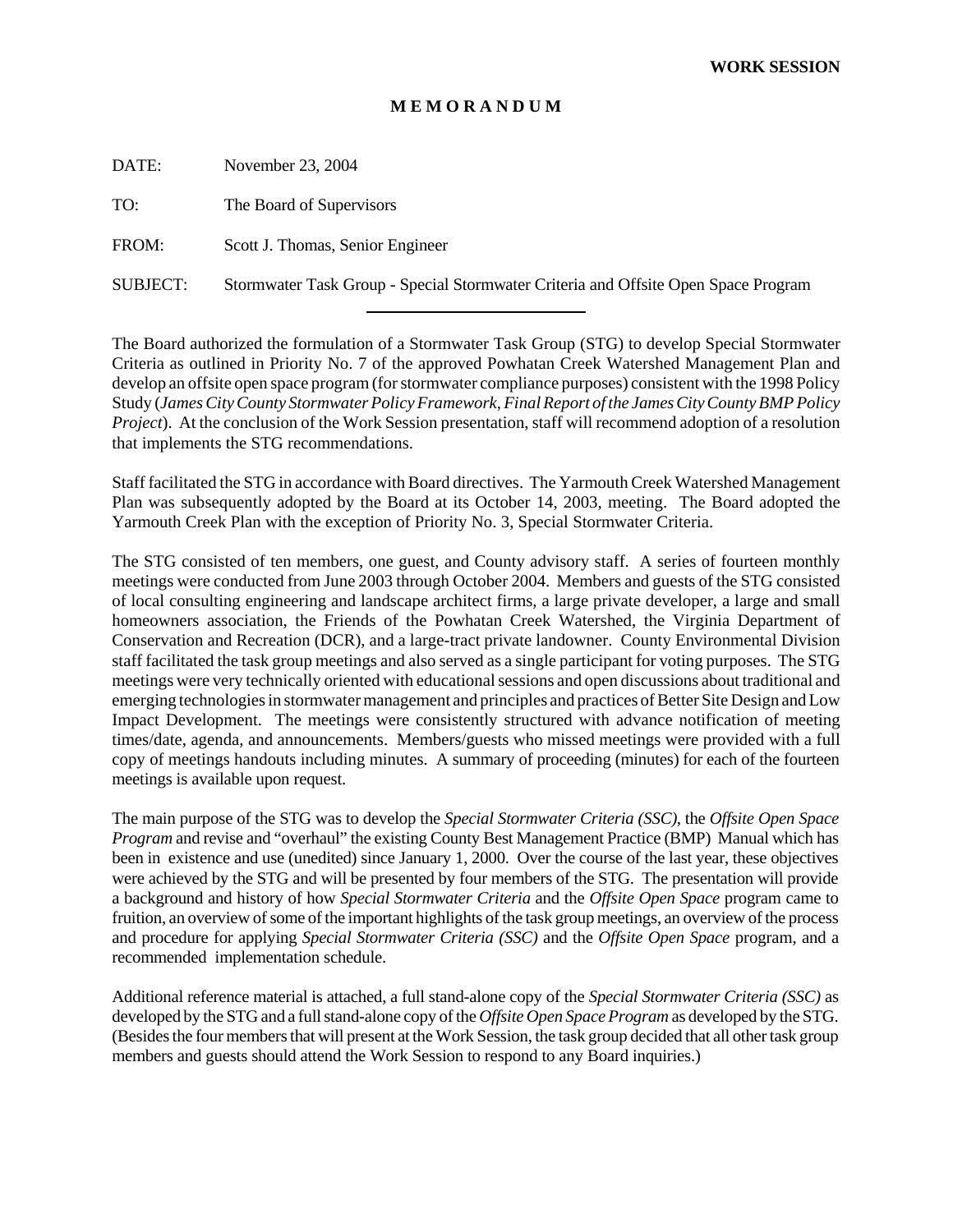Stormwater Task Group - Special Stormwater Criteria and Offsite Open Space Program November 23, 2004 Page 2

Staff recommends adoption of the resolution in accordance with the proposed implementation schedule. Questions about the *Special Stormwater Criteria (SSC),* the *Offsite Open Space Program,* and general County BMP Manual revisions/edits will be addressed at the Work Session.

Scott J. Thomas

\_\_\_\_\_\_\_\_\_\_\_\_\_\_\_\_\_\_\_\_\_\_\_\_\_\_\_\_\_\_\_\_\_

\_\_\_\_\_\_\_\_\_\_\_\_\_\_\_\_\_\_\_\_\_\_\_\_\_\_\_\_\_\_\_\_\_

CONCUR:

Darryl E. Cook

SJT/gb stormwtrtask.mem

Attachments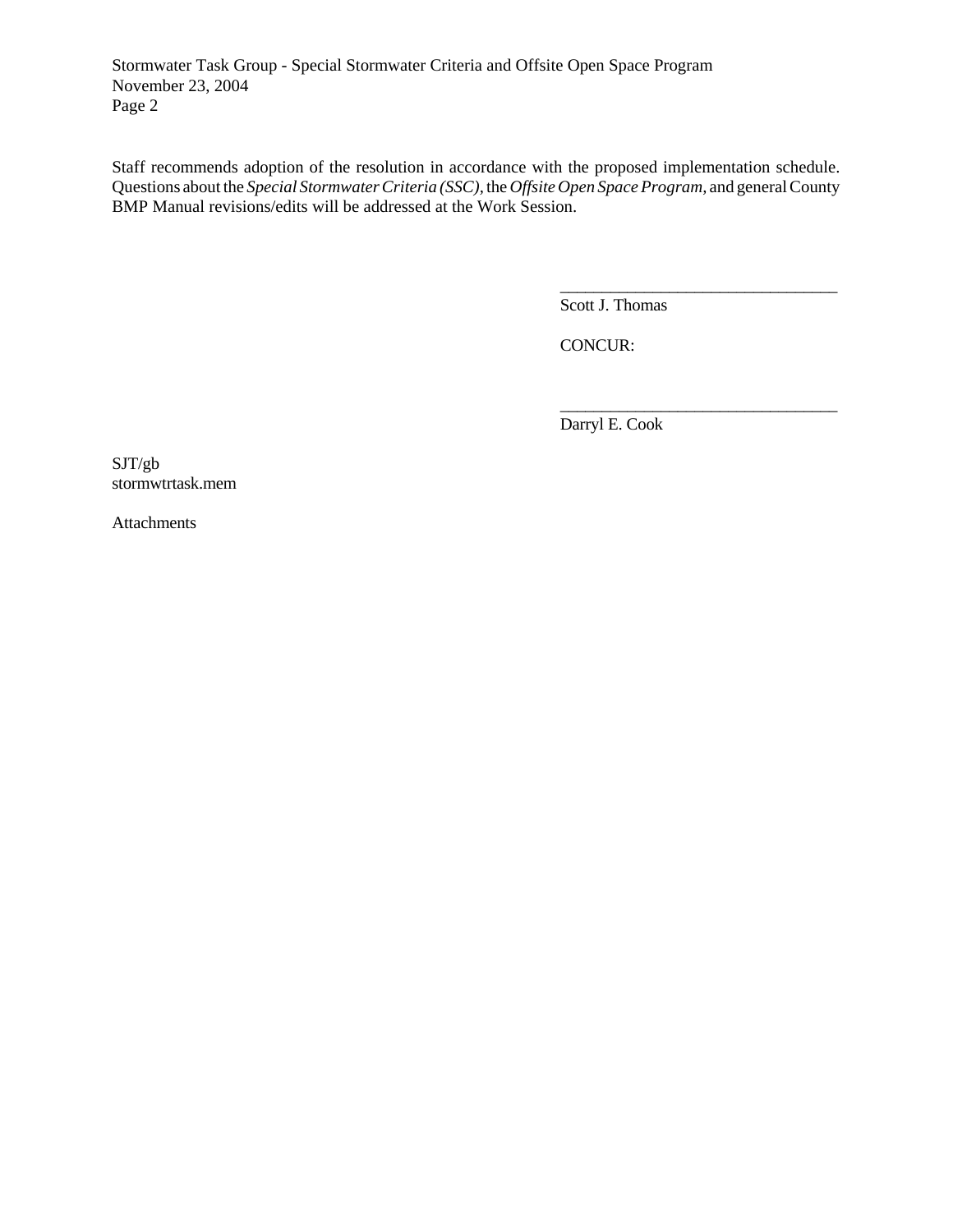## **R E S O L U T I O N**

#### STORMWATER TASK GROUP -

#### SPECIAL STORMWATER CRITERIA AND OFFSITE OPEN SPACE PROGRAM

- WHEREAS, the Board of Supervisors, on February 26, 2002, adopted eight goals and 21 of 24 priorities associated with the Powhatan Creek Watershed Management Plan (Priority Nos. 3, 4, and 11 were not adopted); and
- WHEREAS, the Board of Supervisors, on October 14, 2003, adopted the Yarmouth Creek Watershed Management Plan dated July 14, 2003, with the exception of Priority No. 3, Special Stormwater Criteria; and
- WHEREAS, Priority No. 7 of the Powhatan Creek Watershed Management Plan refers to "Special Stormwater Criteria in sensitive stream areas and conservation areas"; and Priority No. 3 of the Yarmouth Creek Watershed Management Plan refers to "adopt Special Stormwater Criteria (SSC) in the watershed to increase groundwater recharge in the development process"; and
- WHEREAS, the Board of Supervisors authorized the formulation of a Stormwater Task Group (STG) to develop *Special Stormwater Criteria (SSC)*, an *Offsite Open Space Program* and perform general revisions to the County Best Management Practice (BMP) Manual; and
- WHEREAS, the 2003-2004 STG conducted a series of fourteen monthly meetings between June 20, 2003, and October 15, 2004, to accomplish their objectives.
- NOW, THEREFORE, BE IT RESOLVED that the Board of Supervisors of James City County, Virginia, hereby adopts the *Special Stormwater Criteria (SSC)*, the *Offsite Open Space* Program, and associated revisions to the County BMP Manual as developed by the 2003-2004 STG and authorizes proceeding with its implementation recommendations as follows:
	- 1. Incorporate *Special Stormwater Criteria (SSC)* and the *Offsite Open Space Program* into the revised County BMP Manual.
	- 2. Submit the revised County BMP Manual to appropriate State regulatory agencies for review and comment.
	- 3. Use the revised County BMP Manual effective January 1, 2005, or later pending review by appropriate State agencies and following appropriate notification to all known manual users.
	- 4. Incorporate language for use of *Special Stormwater Criteria (SSC)* into an appropriate section of the County's Chesapeake Bay Preservation Ordinance at an appropriate future time.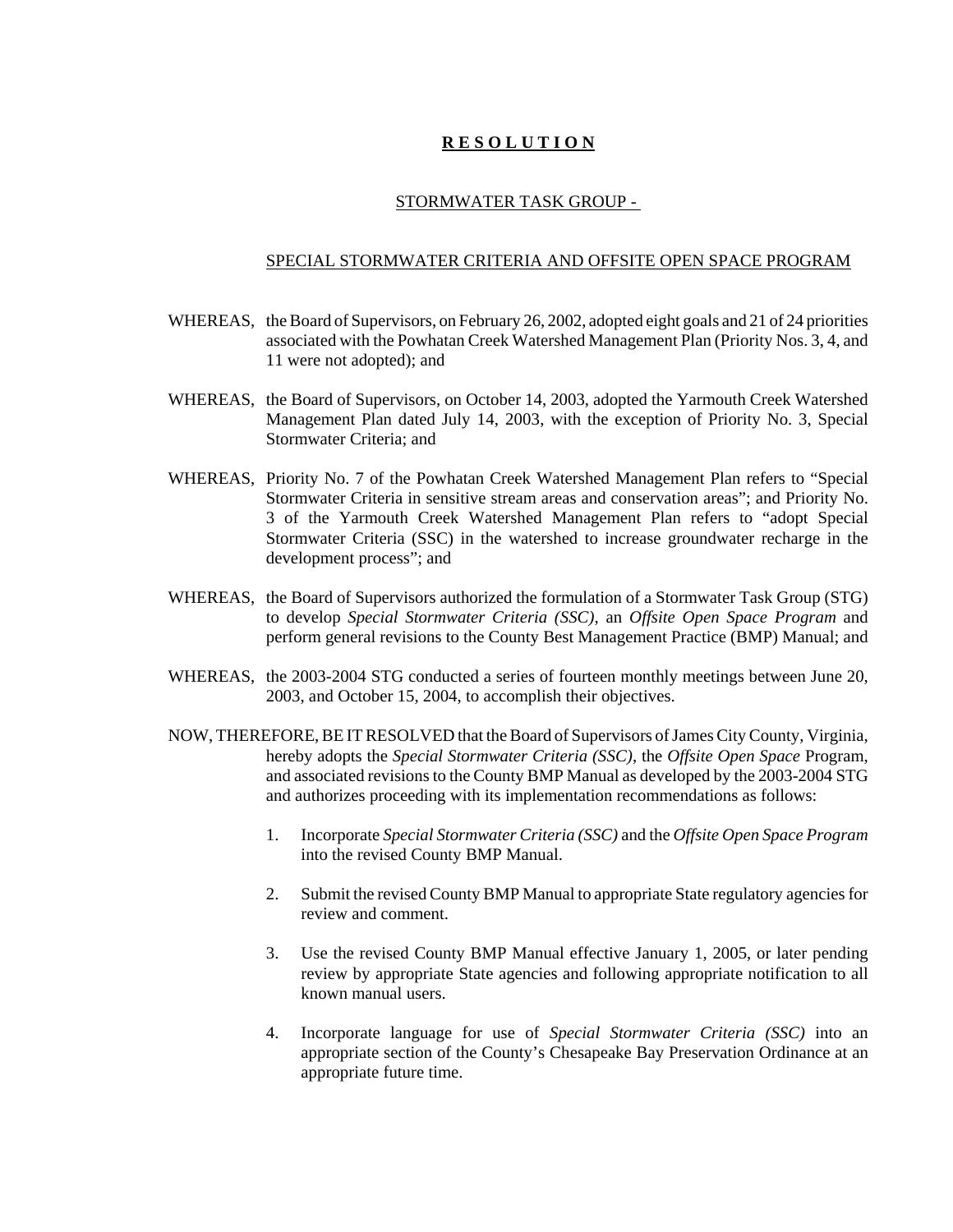5. Conduct follow-up implementation meetings with the STG and report to the Board as necessary or as directed.

> Bruce C. Goodson Chairman, Board of Supervisors

\_\_\_\_\_\_\_\_\_\_\_\_\_\_\_\_\_\_\_\_\_\_\_\_\_\_\_\_\_\_\_\_\_\_\_\_

ATTEST:

William C. Porter, Jr. Deputy Clerk to the Board

\_\_\_\_\_\_\_\_\_\_\_\_\_\_\_\_\_\_\_\_\_\_\_\_\_\_\_\_\_\_\_\_

Adopted by the Board of Supervisors of James City County, Virginia, this 23rd day of November, 2004.

stormwtrtask.res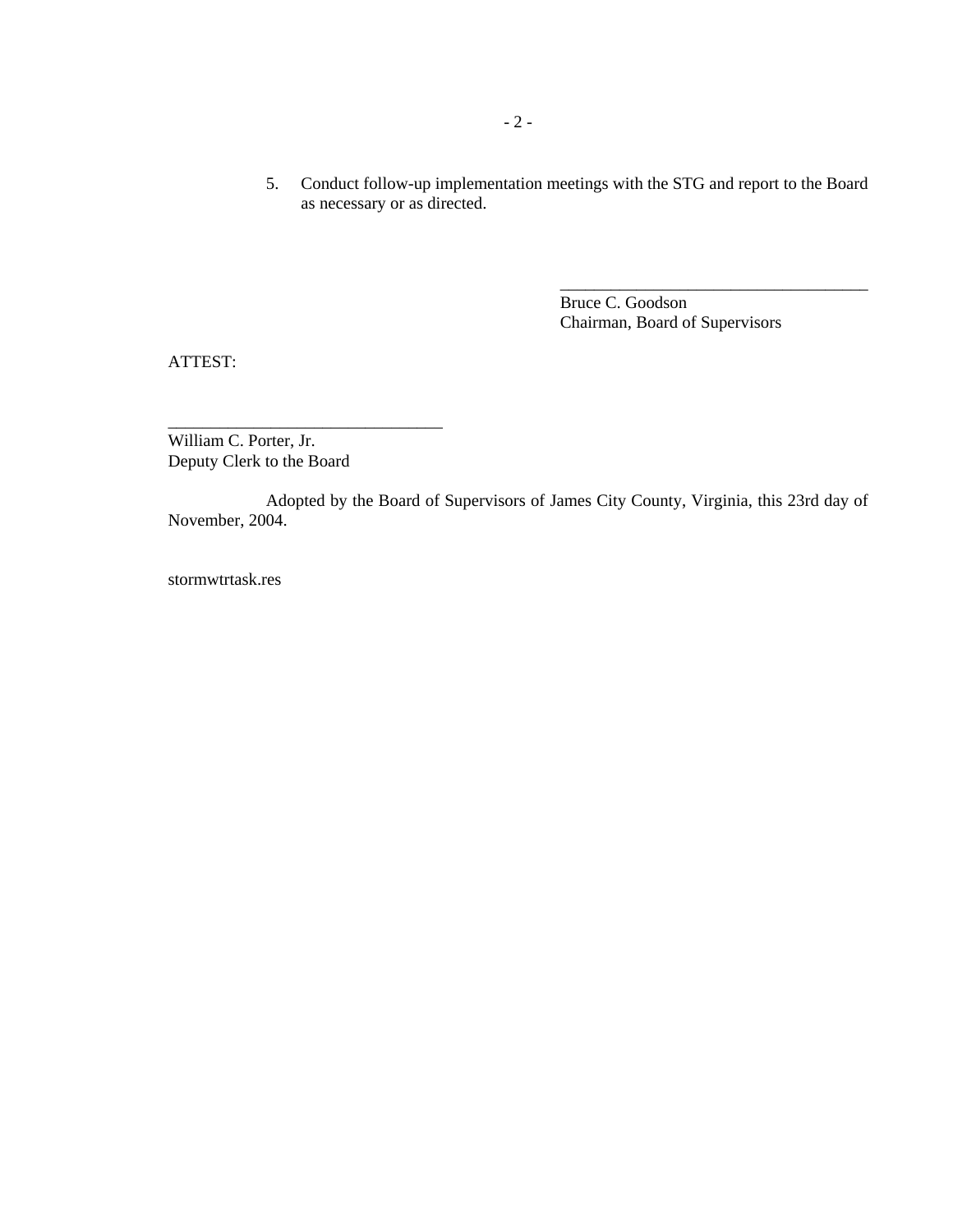# **SPECIAL STORMWATER CRITERIA TASK GROUP**

*Special Stormwater Criteria (SSC) in James City County, Virginia* 

> **Final Draft November 1, 2004**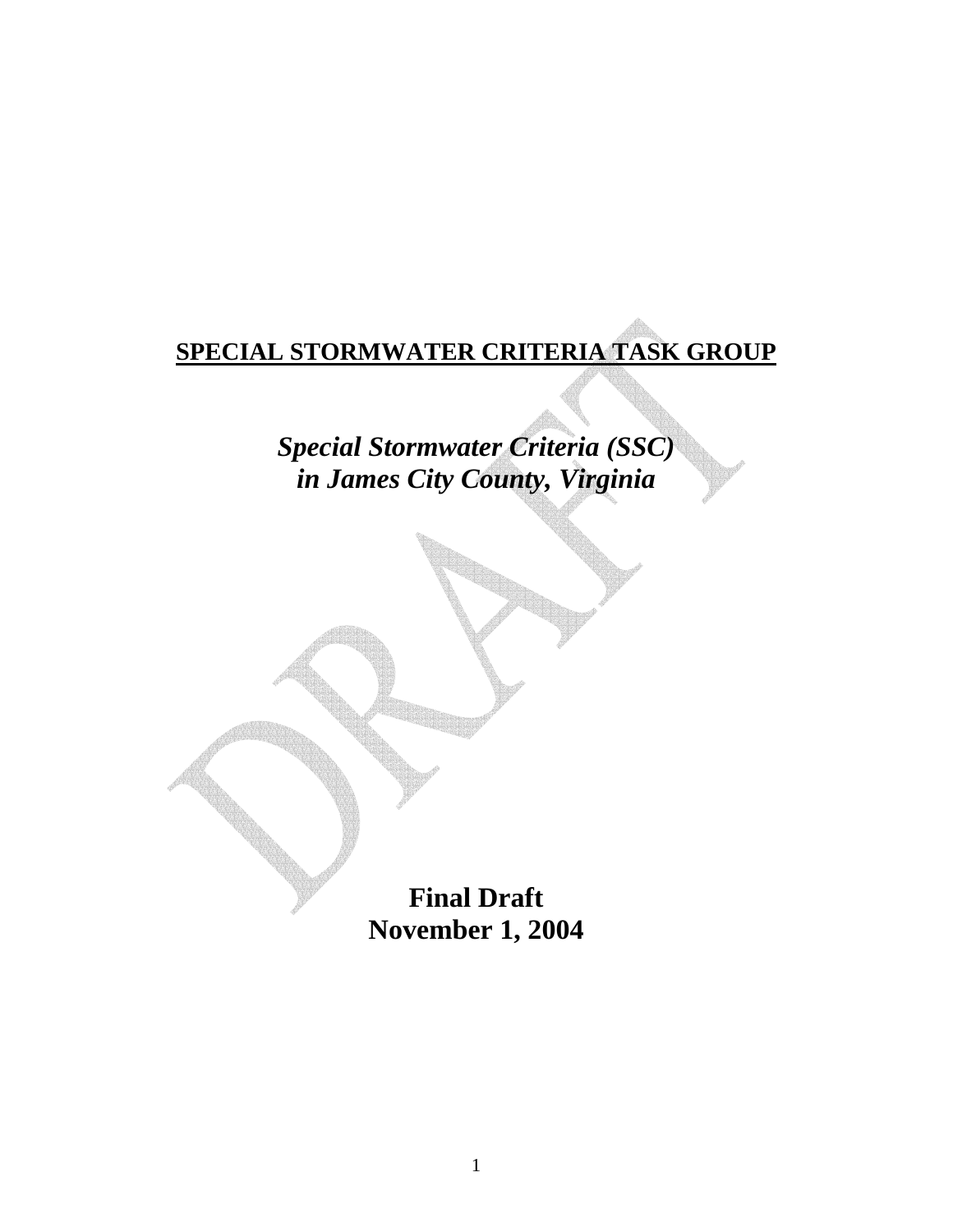## *Special Stormwater Criteria (SSC) in James City County, Virginia*

## *Introduction:*

*Special Stormwater Criteria (SSC)* was developed as a result of goals and priorities as established by watershed management plans in James City County and following a year long process involving a multi-disciplined stormwater task group. Objectives of *Special Stormwater Criteria (SSC)* include:

- Protection of specific stream reaches from accelerated channel erosion;
- Protection of conservation areas from the impacts of stormwater runoff;
- Protection of high quality wetlands from the effects of altered water level fluctuation;
- Developing more effective criteria and locations for stormwater practices in watersheds for new development;
- Retrofitting of existing facilities and uncontrolled areas of the watershed to improve water quality;

*Special Stormwater Criteria (SSC)* were developed to achieve two primary goals. The first is to preserve pre-development hydrology to reduce impacts to high quality streams. The volume of recharge that occurs on a site depends on slope, soil type, vegetative cover, precipitation and evapo-transpiration. Sites with natural ground cover, such as forests and meadows, have higher recharge rates, less runoff and greater transpiration losses under most conditions. This helps to preserve existing water table elevations thereby maintaining the hydrology of streams and wetlands during dry weather. Because development reduces natural cover and increases impervious surfaces, a net decrease in recharge rates is inevitable.

The second primary goal of *Special Stormwater Criteria (SSC)* is to provide enhanced water quality treatment of stormwater runoff. Current (traditional) stormwater management for water quality in watersheds is characterized by the use of a single structural BMP practice, namely a wet or dry pond, to manage stormwater from a contributing drainage area. However, many of these practices have not been properly maintained, reducing their pollutant removal capability. In addition, although the County's codes and ordinances allow for reduced impervious cover and open space preservation in site design, it does not appear that developers consistently exercise those options. More sensitive site design can play a significant role in reducing water quality and hydrologic impacts resulting from development.

In general, *Special Stormwater Criteria (SSC)* are considered to be one step above and beyond traditional County stormwater management criteria, focusing more on the aspects of site design and source control - as opposed to traditional stormwater treatment at the end of stormwater drainage collection and conveyance systems. Use of *Special Stormwater Criteria (SSC)* on a proposed development site does not remove the need to provide traditional stormwater quality treatment and quality control in accordance with current County Chesapeake Bay Preservation and Erosion and Sediment Control ordinances, the County BMP manual, and the Virginia Erosion and Sediment Control and Stormwater Management Handbooks. The use of additional measures in the drainage basin beyond traditional methods may, however, subsequently affect postdevelopment site hydrology and reduce the peak rate and volume of runoff, thereby perhaps reducing the size or storage volume requirements of traditional end-of-pipe detention or retention facilities.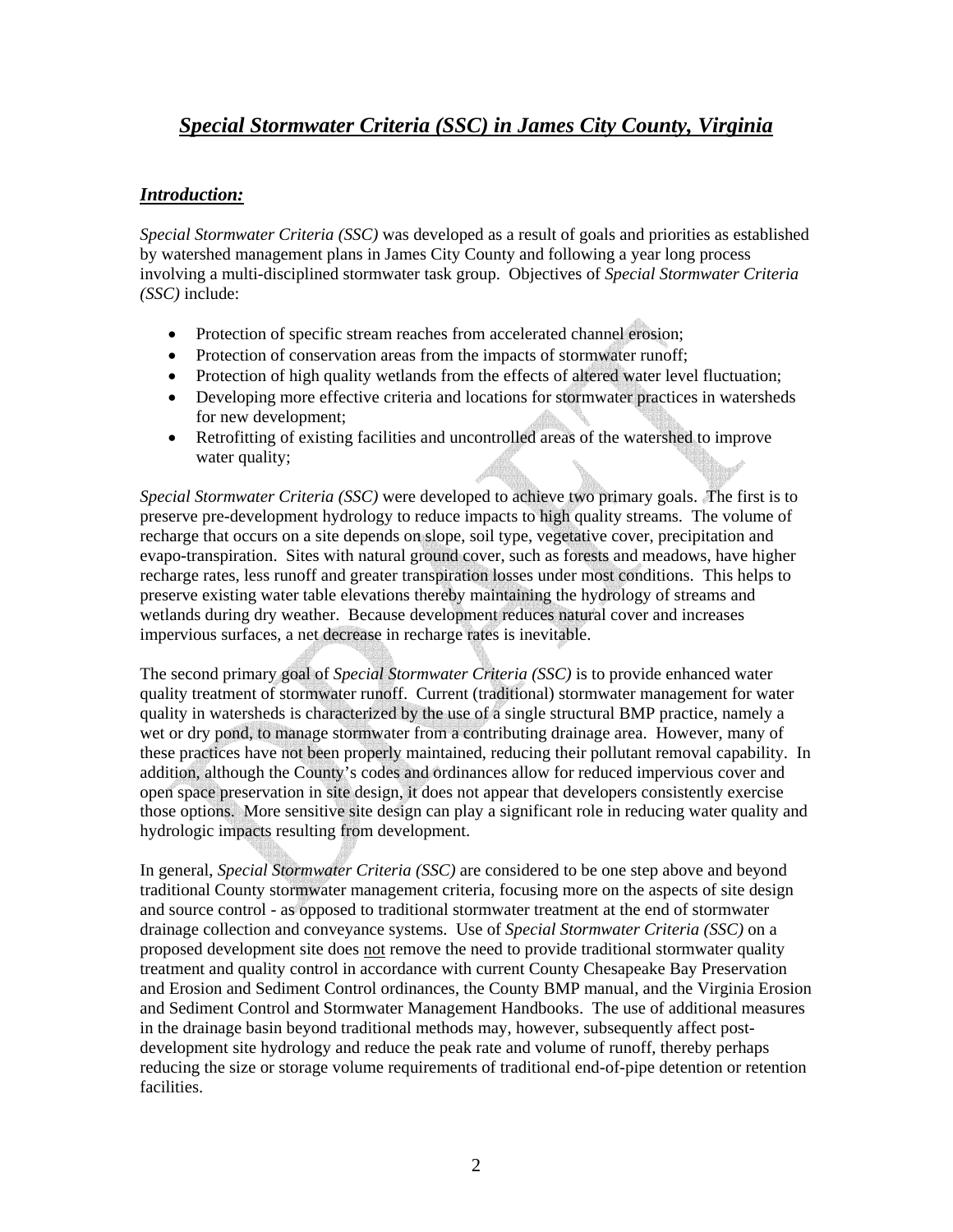## *When is Special Stormwater Criteria (SSC) Applied?*

*Special Stormwater Criteria (SSC)* are applied to plans of development under the following three (3) situations.

- *SSC Type 1* **Watershed Management Plans.** Special Stormwater Critieria designation is placed on a development project, in whole or part, due to the site being situated in a defined S*pecial Stormwater Criteria (SSC)* area consistent with an approved watershed management plan in James City County. Approved watershed management plan means the plan has been approved by the Board of Supervisors. Examples include the Powhatan Creek and Yarmouth Creek watershed management plans. The term watershed management plans also includes any associated subwatershed or catchment maps and/or specific subwatershed or catchment strategies in narrative portions of the plan or special studies.
- *SSC Type 2* **Variance Process.** Special stormwater criteria designation is placed on a development project, in whole or part, as part of a mitigation or compensatory condition placed on the project as a result of the granting of a waiver or exception to the County's Chesapeake Bay Preservation or Erosion and Sediment Control ordinances. For example, Special Stormwater Criteria (SSC) designation may be applied to a development site, in whole or part, as a result of an administrative or Chesapeake Bay Board approval to impact Resource Protection Area (RPA) or as a result of administrative approval to impact steep slopes or to vary from established minimum standards & specifications as outlined in the County BMP manual, the Virginia Erosion and Sediment Control Handbook and/or the Virginia Stormwater Management Handbook.

*Special Stormwater Criteria (SSC)* may apply to the site, in whole or part, depending on the location of the site under the Type 1 criteria or as identified by the plan-approving authority under Type 2 criteria. Specific design and construction plan information and details for *Special Stormwater Criteria (SSC)* must be presented for review during submission of the plan of development for the project. For rezoning, special use permit and concept or master plan purposes, detailed design is not necessary. For these instances, the applicant needs only to identify if it is believed that *Special Stormwater Criteria (SSC)* will apply to the site in whole or part.

## *How is Special Stormwater Criteria (SSC) Applied?*

## *Step 1 – Watershed Management Plan (Type 1) Determination:*

Utilize developed project site mapping in conjunction with available County mapping to identify if the proposed development site is situated in whole or part in a defined *Special Stormwater Criteria (SSC)* area in accordance with any County approved watershed management plans. If no, proceed to Step 2. If yes, proceed to Step 3.

#### *Step 2 - Variance (Type 2) Determination:*

Determine if a waiver or exception is required to the County's Chesapeake Bay Preservation or Erosion and Sediment Control ordinances or if a variance is required to the County BMP manual, VESCH or VSMH for the project and if the possibility exists for *Special Stormwater Criteria (SSC)* to be applied to the site, in whole or part, by the plan-approving authority as a condition, mitigation or compensation measure for those requests. If yes, proceed to Step 3. If no, *Special Stormwater Criteria (SSC)* does not apply to the proposed development site.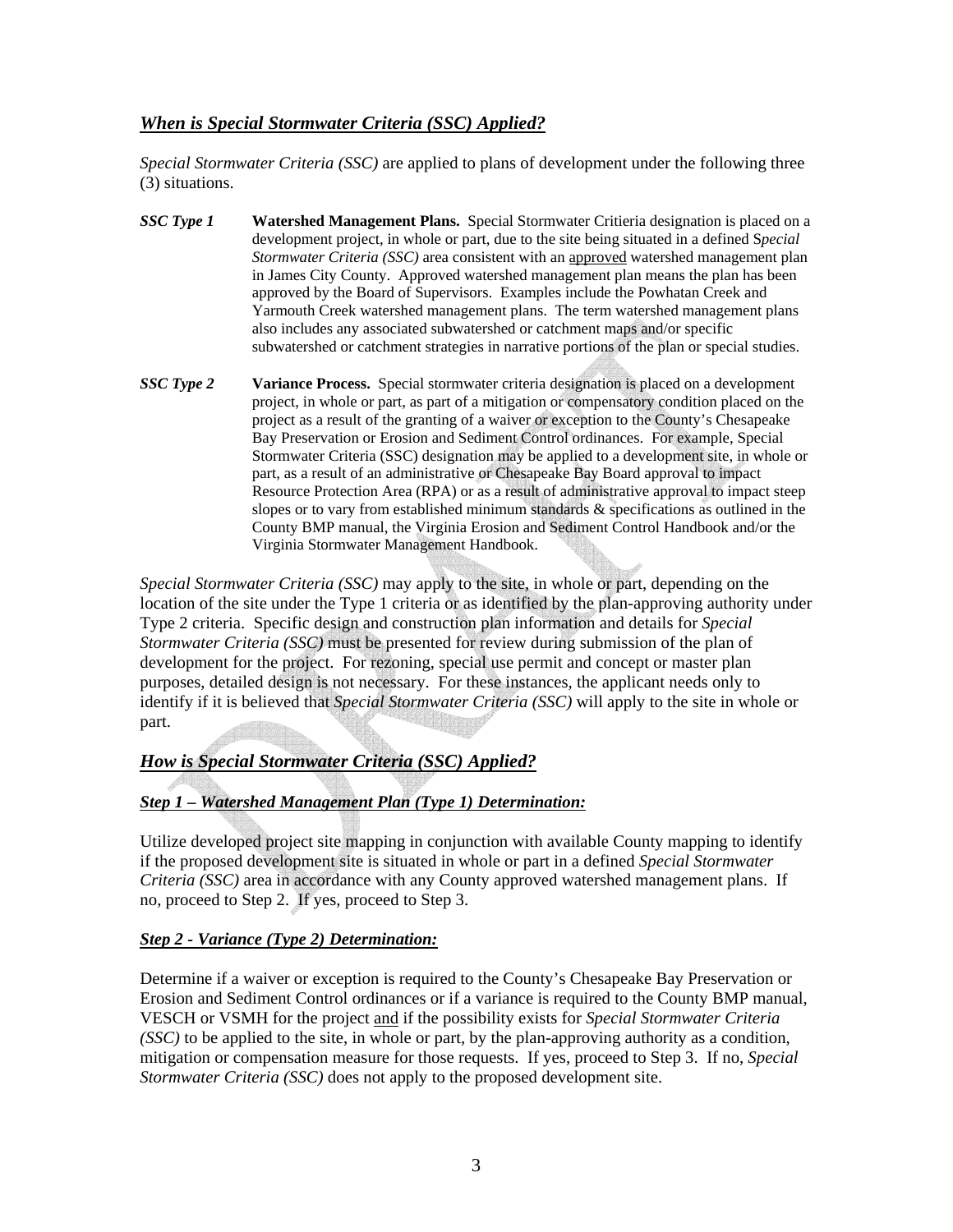#### *Step 3 - Soils Inventory:*

At this point, the user has the option to proceed directly to Step 6, if desired. However, as one of the primary goals of *Special Stormwater Criteria (SSC)* is to save existing Hydrologic Soil Group A & B soils on the site to the greatest extent possible and as all plan of development projects require an environmental inventory and soils map to meet Chesapeake Bay Preservation and erosion and sediment control plan requirements, it is encouraged that this step not be bypassed but included in the *Special Stormwater Criteria (SSC)* process.

Using the Environmental Inventory and soils map as compiled for the project, identify Hydrologic Soil Group (HSG) soil mapping units contained within the anticipated limits of work for the project. The limits of work is defined as the ultimate limit of impact for the project due to clearing, land-disturbing and site development activities including offsite utility connections and installation of temporary erosion and sediment control measures. Hydrologic soil mapping units shall be based on the latest edition of the *Soil Survey of James City and York Counties and the City of Williamsburg* as published by the United States Department of Agriculture, Soil Conservation Service. Hydrologic soil group A and B soils are defined as soils having high infiltration rates even when thoroughly wetted (low runoff potential) and soils having moderate infiltration rates when thoroughly wetted, respectively. After the Hydrologic Soil Group inventory is completed, proceed to Step 4.

## *Step 4 - HSG A&B Soil Group Determination:*

If there is a substantial amount of defined Hydrologic Soil Group (HSG) A & B soil mapping units within (inclusive to) the defined limits of work for the project, proceed to Step 5. A substantial amount is regarded as at least 10,000 square feet or more or greater than about 2 percent of the total site area, whichever is greater. If there are no Hydrologic Soil Group (HSG) A & B soils, or minor amounts or isolated pockets of HSG A& B soils (generally less than about 5,000 square feet) within the defined limits of work for the project, proceed to Step 6.

## *Step 5 - Saving HSG A&B Soils:*

If all defined Hydrologic Soil Group (HSG)  $A \& B$  soils as identified in Steps 3 and 4 and within the defined limits of work are saved, then *Special Stormwater Criteria (SSC)* has been satisfied. The intent to preserve predevelopment infiltration and recharge characteristics of the site is maintained. Do not proceed any further. Saved is defined as sufficiently maintaining the natural recharge capabilities of the soil compared to predevelopment conditions and there are no direct impacts to HSG A&B soil mapping units due to clearing, land-disturbing or site development activities. If any Hydrologic Soil Group  $A \& B$  mapping units are directly impacted in any manner whatsoever due to clearing, land-disturbing or site development activities, then proceed to Step 6.

## *Step 6 – Apply Special Stormwater Criteria (SSC) Measures*

Apply *Special Stormwater Criteria (SSC)* measures to the project site in accordance with the matrix shown in Table SSC-1 and the Menu of Practices shown in Table SSC-2. Measures must be fully applied to the site development project or as part of the stormwater management plan for the site in accordance with the references indicated or in accordance with other accepted principles and practices. If the references are not utilized, documented evidence of other established planning, design and construction principles and practices may be required.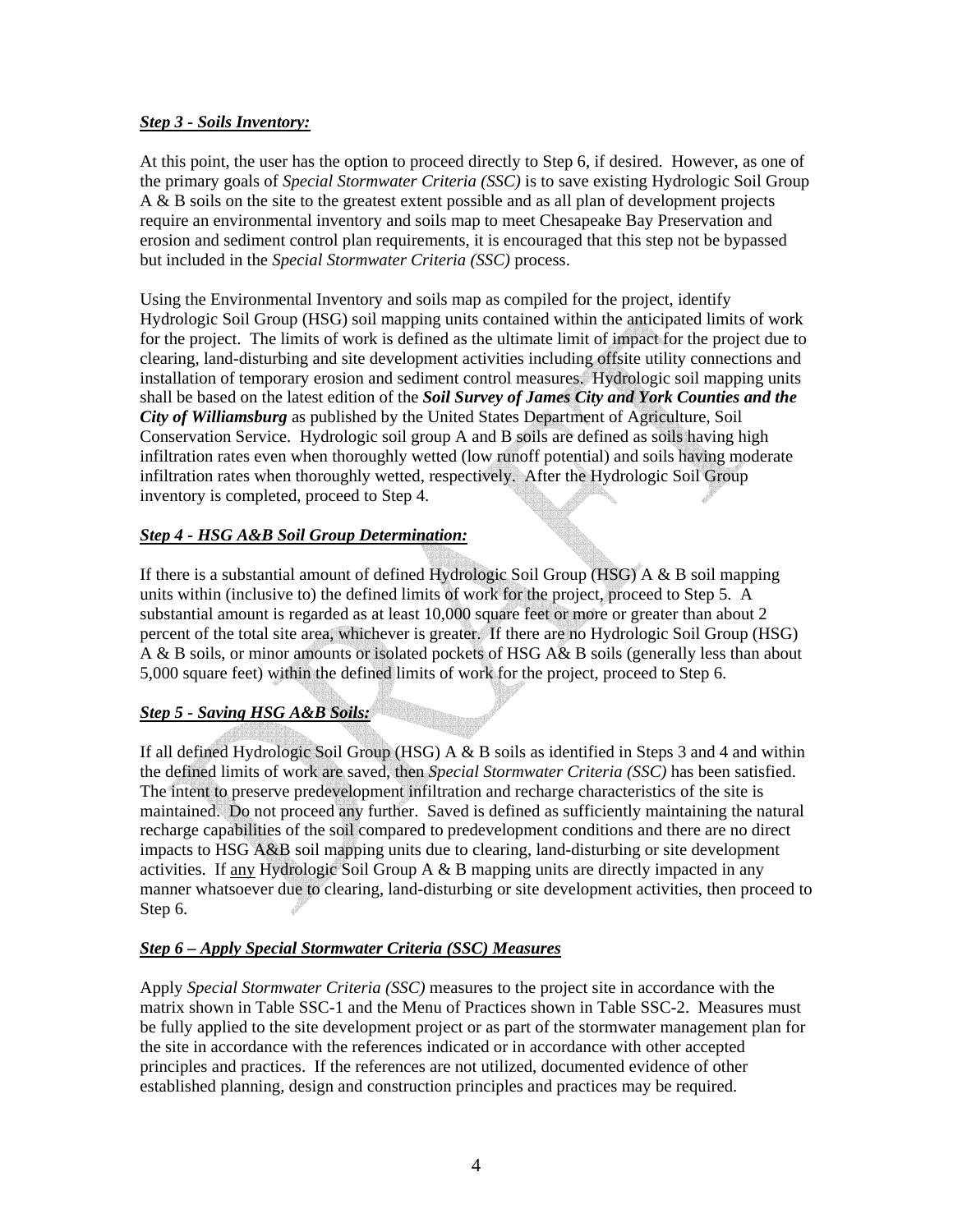**No more than two (2) of the same SSCP measures can be selected to meet SSC criteria**. SSC credit cannot be taken for those measures being performed to meet traditional (ie. 10 point system) stormwater management criteria.

 $\overline{\phantom{0}}$ 

| <b>Table SSC-1: Special Stormwater Criteria Application Matrix</b> |                                           |                                           |  |  |
|--------------------------------------------------------------------|-------------------------------------------|-------------------------------------------|--|--|
| <b>Designation</b>                                                 | <b>Site or Section Area</b>               | <b>Measures</b>                           |  |  |
| Redevelopment                                                      | Any Size                                  | 1 unit measure from the SSCP Menu         |  |  |
|                                                                    | New Development Projects                  |                                           |  |  |
| <b>SSC</b> Class 1                                                 | $2,500$ square feet to 10,000 square feet | 1 unit measure from the SSCP Menu         |  |  |
| SSC Class 2                                                        | 10,000 square feet to 1 acre              | 2 unit measures from the SSCP Menu        |  |  |
| SSC Class 3                                                        | 1 to 10 acres                             | 3 unit measures from the SSCP Menu        |  |  |
| SSC Class 4                                                        | 10 to 50 acres                            | 5 unit measures from the SSCP Menu        |  |  |
| SSC Class 5                                                        | 50 to 200 acres                           | 7 unit measures from the SSCP Menu        |  |  |
| SSC Class 6                                                        | 200 acres or more                         | Contact Plan-Approving Authority for Pre- |  |  |
|                                                                    |                                           | Application Meeting and determination.    |  |  |

400

SSCP means Special Stormwater Criteria (SSC) Practice.

**The State** 

| Table SSC-2: Menu of Special Stormwater Criteria Practices (SSCP's) |            |                                                          |                                                                                  |                               |
|---------------------------------------------------------------------|------------|----------------------------------------------------------|----------------------------------------------------------------------------------|-------------------------------|
| <b>Type</b>                                                         | Unit       | <b>Description</b>                                       | <b>Restrictions/Limitations</b>                                                  | Reference<br><b>Standards</b> |
| <b>Saving HSG A&amp;B Soils</b>                                     |            |                                                          |                                                                                  |                               |
| SSCP#1                                                              | $1/2$ unit | Save HSG A&B Soils<br>to the Greatest Extent<br>Possible | $\frac{1}{2}$ unit for each 25% of<br>HSG A&B soils from Steps<br>3 and 4 saved. | None                          |
|                                                                     |            |                                                          |                                                                                  |                               |
| <b>Limit Impervious Cover</b>                                       |            |                                                          |                                                                                  |                               |
| SSCP#2                                                              | 1 unit     | Use of pervious pavers                                   | 1,000 sf minimum size,<br>must infiltrate runoff,                                | 7                             |
| $SSCP \# 3$                                                         | 1 unit     | Shared parking                                           | Legal shared parking<br>agreement in place; meets<br>Planning requirements       | 9                             |
|                                                                     |            |                                                          |                                                                                  |                               |
| <b>On-Site Design Principles</b>                                    |            |                                                          |                                                                                  |                               |
| SSCP #4                                                             | 1 unit     | Disconnection of<br>impervious areas                     | Applied site-wide, all<br>downspout locations                                    | 1, 5, 6                       |
| $SSCP \# 5$                                                         | 1 unit     | Increasing time of<br>concentration flow<br>paths        | Applied site-wide                                                                | 5                             |
| SSCP # 6                                                            | 1 unit     | Increase surface<br>roughness "n"                        | Applied site-wide                                                                | 5                             |
| SSCP#7                                                              | 1 unit     | Maintain sheet flows                                     | Applied site-wide                                                                | 5                             |
| $SSCP \# 8$                                                         | 1 unit     | Limit use of<br>underground storm<br>drain piping        | Applied site-wide                                                                | 2, 5                          |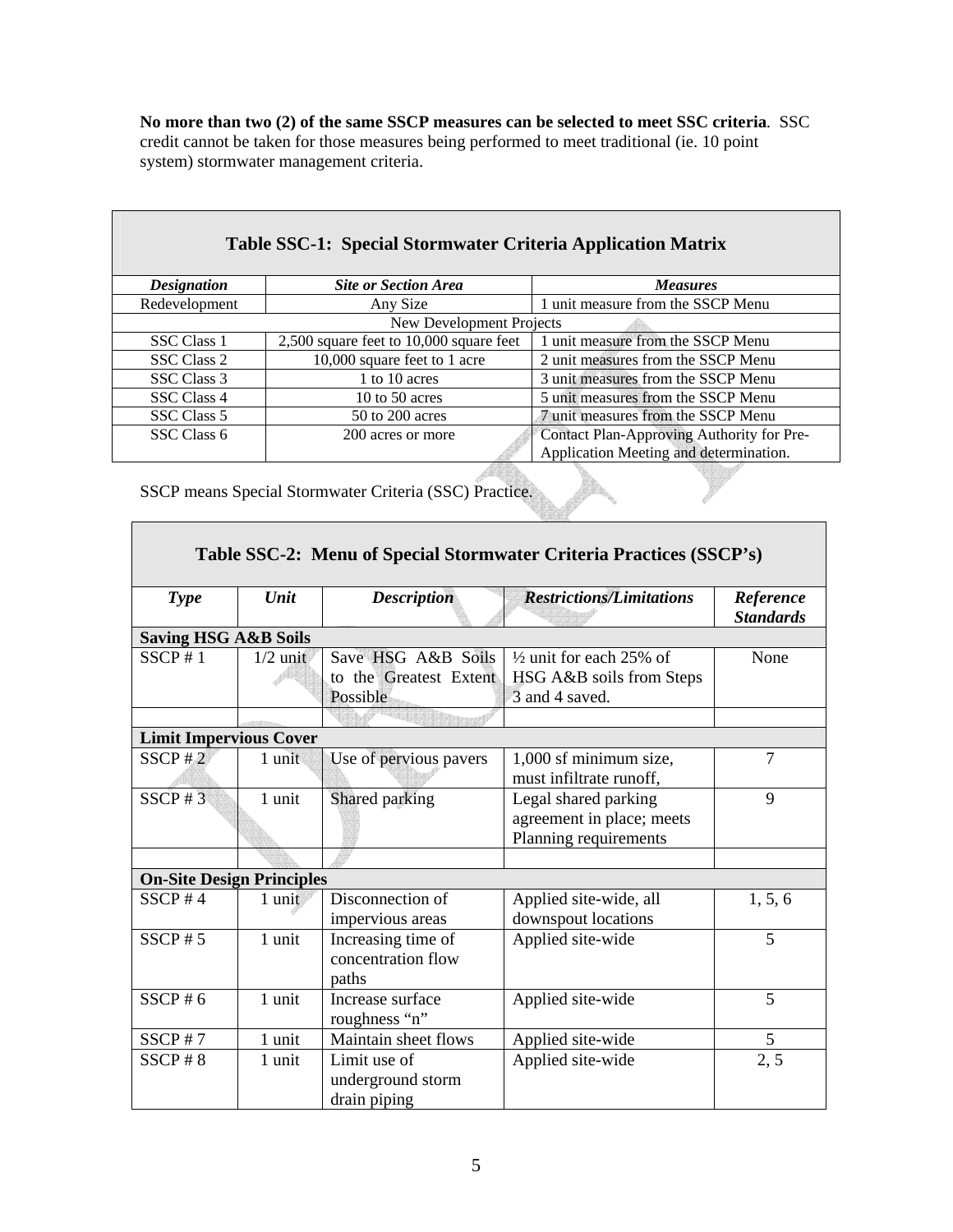| <b>Offsite Design Practices</b> |                    |                                                                                         |                                                                                                                                                       |                |
|---------------------------------|--------------------|-----------------------------------------------------------------------------------------|-------------------------------------------------------------------------------------------------------------------------------------------------------|----------------|
| $SSCP \# 9$                     | 2 units            | Retrofit a ranked<br>priority offsite BMP                                               | Per approved watershed<br>1, 2, 3, 11<br>management plans                                                                                             |                |
| SSCP # 10                       | 3 units            | <b>Construct offsite BMP</b><br>in a previously<br>"Uncontrolled Area"                  | 1, 2, 3<br>easements                                                                                                                                  |                |
| <b>SSCP#11</b>                  | T.B.N.             | Improve an offsite<br><b>BMP</b>                                                        | Not per an approved WMP;<br>not part of a traditional<br>SWM plan; permission<br>required; BMP size must be<br>considered in assigning unit<br>value. | 1, 2, 3        |
|                                 |                    |                                                                                         |                                                                                                                                                       |                |
| <b>Structural Practices</b>     |                    |                                                                                         |                                                                                                                                                       |                |
| SSCP # 12                       | 1 unit             | <b>Bioretention</b> basin                                                               | 650 square ft. minimum<br>size                                                                                                                        | 1, 3, 4, 5, 6  |
| SSCP # 13                       | 1 unit             | Dry swales                                                                              | 250 l.f. minimum                                                                                                                                      | 1, 3           |
| SSCP # 14                       | $\frac{1}{2}$ unit | Sumped or bottomless<br>inlets                                                          | 13<br>Applied at structures near<br>to BMPs                                                                                                           |                |
| SSCP # 15                       | 1 unit             | Manufactured BMP<br>systems                                                             | 3, 7<br>Ultra-urban areas, water<br>quality, manufacturers<br>specs., preapproval                                                                     |                |
| SSCP # 16                       | 1 unit             | Infiltration trenches/pits                                                              | Minimum Size 100 sf,<br>minimum drainage area 1/4<br>acre                                                                                             | 1, 3           |
| $SSCP$ #17                      | 1 unit             | Dry wells                                                                               | Applied site-wide, all major<br>downspouts                                                                                                            | 1, 3, 5        |
| SSCP # 18                       | 1 unit             | Permanent check dams<br>in swales (wet swales)                                          | Applied site-wide, durable<br>materials                                                                                                               | 1, 5           |
| SSCP # 19                       | 1 unit             | Level spreaders                                                                         | Applied site-wide,<br>incidental outfalls                                                                                                             | 2, 5           |
| <b>SSCP#20</b>                  | 1 unit             | <b>Enhanced outlet</b><br>protection measures at<br>pipe & channel outfalls             | Applied site-wide, all major<br>storm pipe outfalls, 12"<br>diameter or greater                                                                       | 2              |
| $SSCP$ #21                      | 1 unit             | Flat, large bottom<br>width swales                                                      | Applied site-wide, applies<br>to VESCH 3.17 stormwater<br>conveyance channels                                                                         | 1, 2, 3, 5     |
| $SSCP$ #22                      | 1 unit             | Alternative measures -<br>emerging technology                                           | Preliminary Approval<br>Required by the Plan-<br><b>Approving Authority</b>                                                                           | $\overline{7}$ |
|                                 |                    |                                                                                         |                                                                                                                                                       |                |
| <b>Non-Structural Practices</b> |                    |                                                                                         |                                                                                                                                                       |                |
| $SSCP$ #23                      | 1 unit             | Filter/buffer strips                                                                    | Applied site-wide                                                                                                                                     | 5              |
| SSCP # $24$                     | 1 unit             | Get an Inspection/<br>Maintenance<br>Agreement for a BMP<br>which does not have<br>one. | Responsible parties;<br>recorded per County<br>process requirements                                                                                   | 12             |
|                                 |                    |                                                                                         |                                                                                                                                                       |                |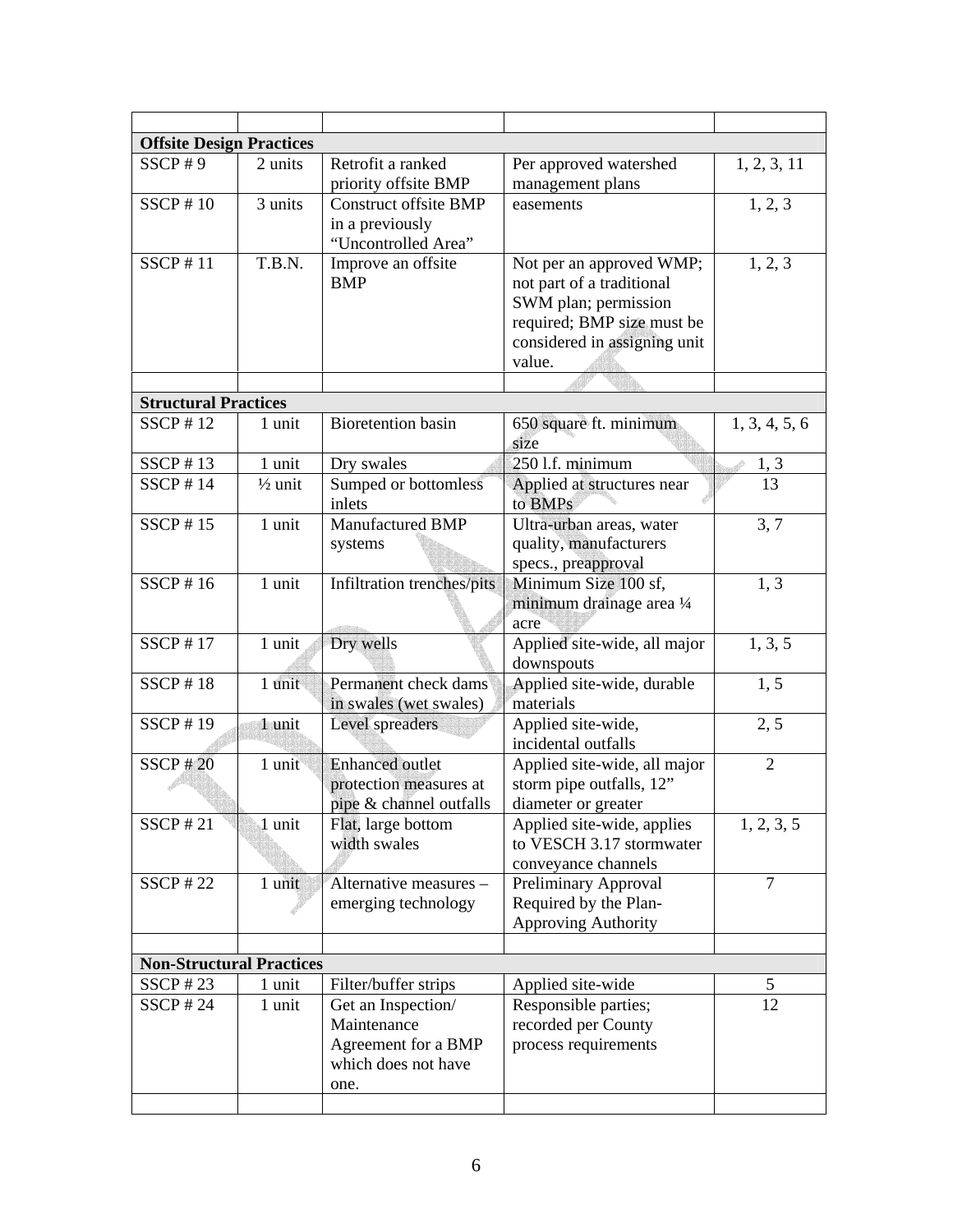| <b>Slope / Grading Practices</b> |                               |                                                                                           |                                                                                                  |                |
|----------------------------------|-------------------------------|-------------------------------------------------------------------------------------------|--------------------------------------------------------------------------------------------------|----------------|
| $SSCP$ #25                       | 1 unit                        | Enhanced slope<br>stabilization practices<br>on all graded cut-fill<br>slopes             | Applied site-wide, over 6 ft.<br>height; 1,000 s.f. minimum;<br>non-degradable                   | 2, 7           |
| $SSCP$ #26                       | 1 unit                        | Use of flatter site<br>grades                                                             | Applied site-wide, not into<br>steep slope or RPA buffer                                         | 5              |
| $SSCP$ #27                       | 1 unit                        | Reduced fill slope<br>heights                                                             | Applied site-wide                                                                                | 5              |
| $SSCP$ #28                       | 1 unit                        | Enhanced channel<br>stabilization practices<br>within stormwater<br>conveyance channels   | Applied site-wide, all major<br>conveyance channels; non-<br>degradable                          | 2, 7           |
|                                  |                               |                                                                                           |                                                                                                  |                |
| $SSCP$ #29                       | 1 unit                        | <b>On-Lot Stormwater Management Practices</b><br>Rain barrels/cisterns                    | Applied site-wide,<br>covenants                                                                  | 5, 7           |
| SSCP # 30                        | 1 unit                        | On-lot rain gardens                                                                       | Applied site-wide,<br>covenants                                                                  | 5              |
| SSCP # 31                        | 2 units                       | Green roofs                                                                               | Per Building Codes                                                                               | 5, 10          |
|                                  |                               |                                                                                           |                                                                                                  |                |
|                                  |                               | <b>Enhancement of Traditional Onsite BMPs</b>                                             |                                                                                                  |                |
| SSCP # 32                        | $\frac{1}{2}$ unit<br>per BMP | Increased pond buffer                                                                     | 15 feet minimum expansion<br>width                                                               | 1, 3, 8        |
| SSCP # 33                        | $\frac{1}{2}$ unit            | <b>Enhanced</b> shoreline<br>erosion control,<br>landscaping and<br>stabilization         | Full shoreline perimeter                                                                         | 1, 3           |
|                                  |                               |                                                                                           |                                                                                                  |                |
| <b>Stream Restoration</b>        |                               |                                                                                           |                                                                                                  |                |
| SSCP # 34                        | T.B.N                         | <b>Bioengineering stream</b><br>bank stabilization                                        | T.B.N                                                                                            | $\overline{2}$ |
| <b>SSCP#35</b>                   | T.B.N.                        | Structural stream bank<br>stabilization                                                   | T.B.N.                                                                                           | $\overline{2}$ |
| SSCP # 36                        | T.B.N.                        | Stream bank<br>stabilization of ranked<br>priority stream                                 | T.B.N.                                                                                           | 2, 11          |
|                                  |                               |                                                                                           |                                                                                                  |                |
| <b>Other</b>                     |                               |                                                                                           |                                                                                                  |                |
| SSCP # 37                        | T.B.N.                        | All recommended<br>WMP subwatershed or<br>catchment strategies are<br>applied to the site | Per approved watershed<br>management plans. If no<br>strategies, no unit credit can<br>be taken. | All            |
| SSCP # 38                        | $\frac{1}{2}$ unit            | "Weighted Points over<br>10" for traditional<br>SWM, 10 point system                      | $\frac{1}{2}$ unit per every 1 point<br>over 10 (ie. 10-point<br>system)                         | 1              |
| SSCP # 39                        | $\frac{1}{2}$ unit            | Provide asbuilt<br>drawings for entire<br>storm drainage system                           | All culverts, storm drainage<br>pipes and stormwater<br>conveyance channels                      | 14             |
|                                  |                               |                                                                                           |                                                                                                  |                |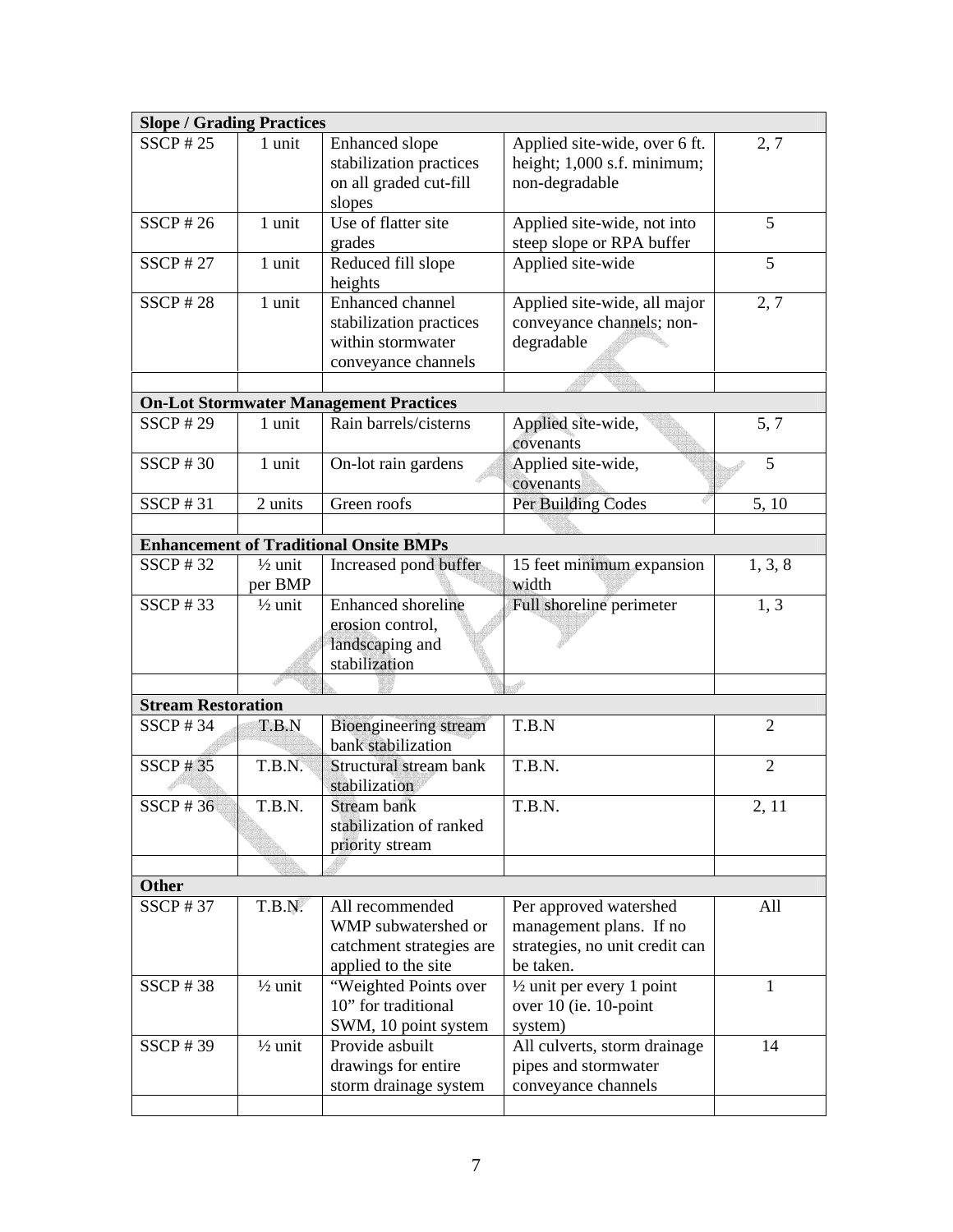## **Table Notes:**

- SSCP means Special Stormwater Criteria (SSC) Practice.
- No more than two (2) of the same SSCP measures can be selected to meet SSC criteria.
- SSC credit cannot be taken for those measures being performed to meet traditional (ie. 10) point system) stormwater management criteria.
- Applied site-wide means to apply across the site to the greatest extent possible.
- WMP means watershed management plan.
- T.B.N. means to-be-negotiated on a case-by-case basis with the plan-approving authority.
- Number of Measures required from the Table SSC-1 application matrix and units, restrictions/limitations and reference standards from Table SSC-2 menu may be adjusted by plan-approving authority on a case-by-case basis.

## *Reference Standards:*

- 1. County BMP Manual
- 2. Virginia Erosion & Sediment Control Handbook
- 3. Virginia Stormwater Management Handbook
- 4. Prince George's County Maryland, Bioretention Design Manual
- 5. Low Impact Development Design Strategies, An Integrated Design Approach
- 6. Low Impact Development Hydrologic Analyses
- 7. Manufacturer's Recommendations
- 8. County Stormwater Management Program
- 9. Zoning ordinance
- 10. Applicable building codes
- 11. Approved County watershed management plans
- 12. County Land Disturbing permit application procedures
- 13. City of Virginia Beach or other appropriate sump inlet standards
- 14. James City County Environmental Division, Stormwater Management/BMP Facilities, Record Drawing and Construction Certification, Standard Forms & Instructions

## *Future Considerations*

During the course of the proceedings for the Special Stormwater Criteria Task Group, many good ideas were identified for incorporation into *Special Stormwater Criteria (SSC)*; however, some were considered to be outside the stormwater management program area. Although not directly applied in the subsequent *Special Stormwater Criteria (SSC)* procedure, they were considered to be important principles to consider and apply but were generally beyond the ability for the task group to change. Many of the issues discussed were closely related to the Builders-for-the-Bay, Better Site Design Roundtable which was being held concurrently with the Special Stormwater Criteria Task Group or were regulated by other County ordinances and processes. The guiding principles, as offered below, were established by the Special Stormwater Task Group. These principles should be considered by decision makers and plan-approving authorities when reviewing changes to current policies and procedures and for the development community to consider when developing a site.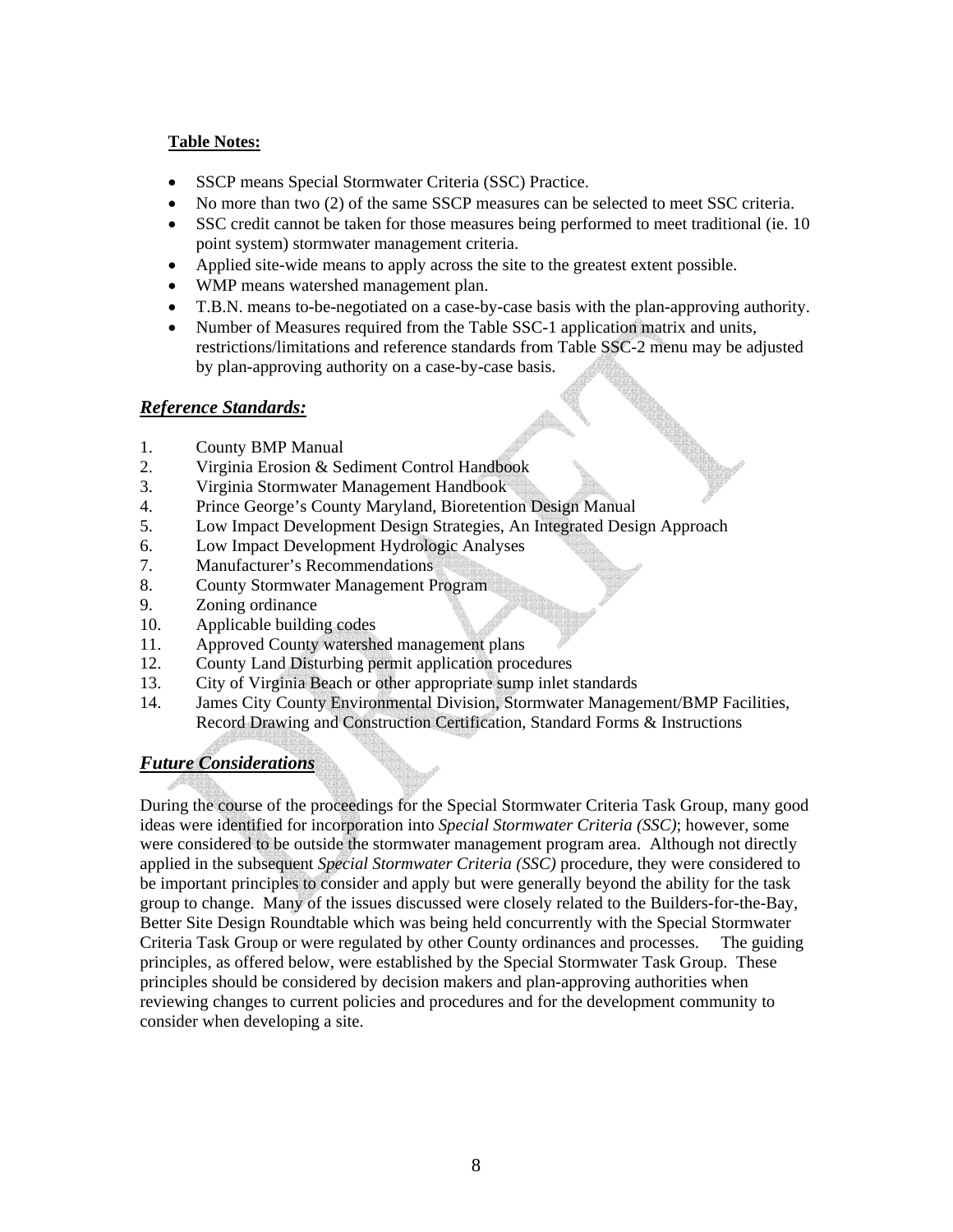- Support of the consensus agreement to be prepared by the Builders-for-the-Bay in the Better Site Design Roundtable for James City County.
- Sustainability of original designs ensuring proper maintenance is performed for all stormwater management facilities.
- Support of the preparation of illicit discharge ordinance and the use of stormwater pollution prevention control plans to control and reduce the risk of spills from areas which store materials that may be harmful to surface and groundwater sources.
- Consideration for establishment of a program to buy or sell stormwater credits under the traditional or *Special Stormwater Criteria (SSC)* program areas and to allow credit for stream restoration projects.
- Evaluation of the traditional County 10-point BMP system including consideration for giving extra credit for BMP enhancements above minimum standards, establishing a procedure for allowing BMPs in series; and assigning greater point values for infiltration/recharge and biofilter type BMPs.
- Develop watershed basin and sub-basin models to determine nutrient export and recharge targets.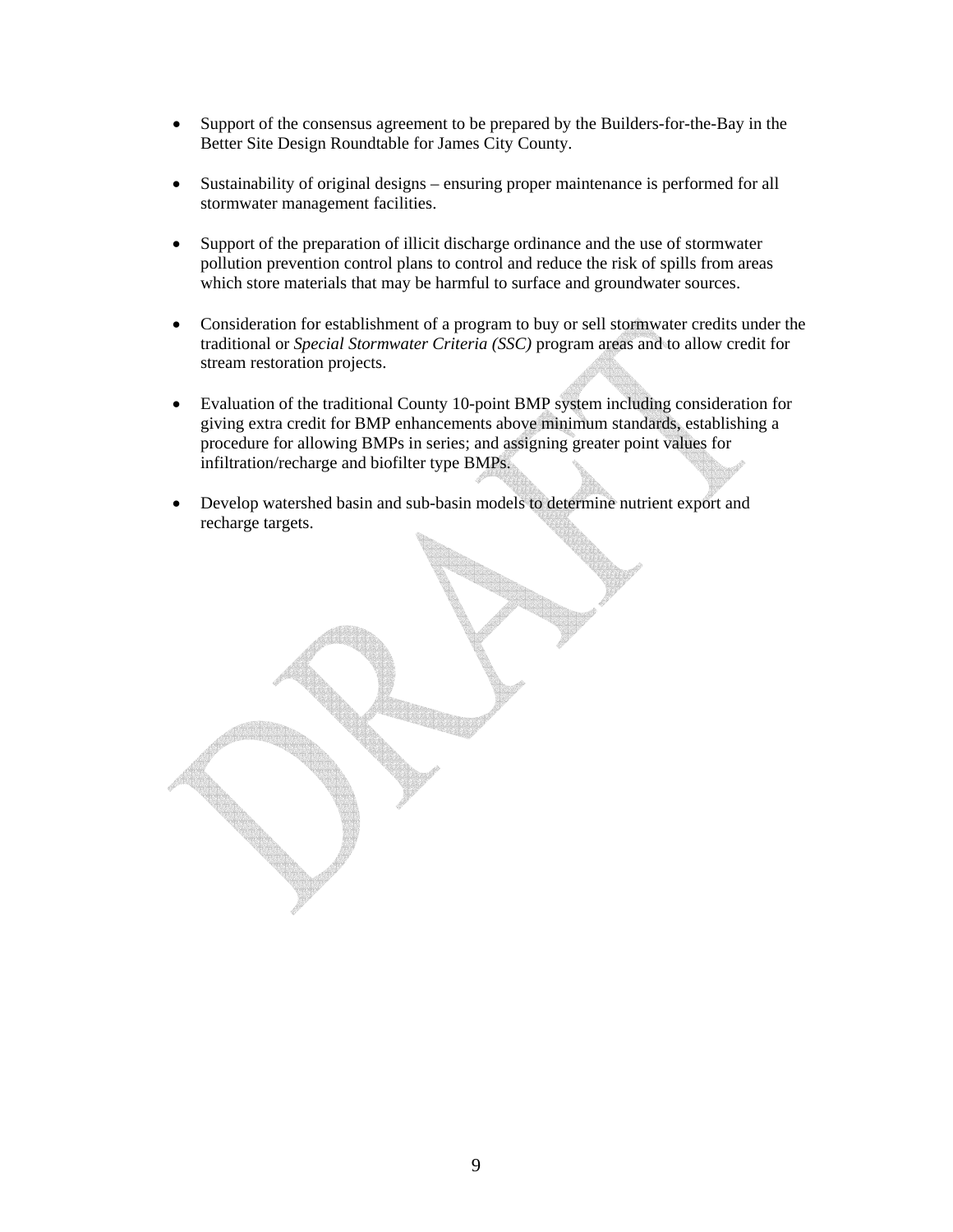#### G4. Offsite Open Space

Normally, 10 BMP points are achieved by the use of structural BMPs and open space preservation on a project site. However, the County also allows the purchase and dedication of offsite open space areas to be credited towards compliance with the 10point BMP evaluation system. The purpose of this is to allow more flexibility in the administration of the Chesapeake Bay Ordinance water quality compliance criteria, to better protect the health of watersheds by preserving higher quality and more important conservation areas, to assist in the County's open space planning efforts, and to protect valuable habitat for wildlife in the County.

This open space credit is limited to one point or 10% of the total points required for compliance for a specific project unless the open space area to be dedicated is determined by the Environmental Director to have special environmental significance. The credit is intended for use on sites where the developed areas are treated with water quality and stream channel protection BMP facilities but the site is still not able to achieve the required number of points. If local water quality is a concern such as is the case when the project is located in a watershed with an established Total Maximum Daily Load (TMDL), it needs to be demonstrated that onsite BMPs satisfy the requirements of the TMDL.

#### **Eligible Sites**

Open space areas that are eligible for offsite credit will be identified by the County based on information from an approved watershed management plan, such as the Powhatan and Yarmouth Creek plans, or in an open space master plan such as environmental greenways in the Greenspace/Greenway Master Plan. However, open space areas that are important for protection of water quality and environmental health can be eligible for dedication if determined to be acceptable by the Environmental Director. The County will establish a priority list of open space areas.

Open space areas will generally possess the three trophic layers of trees, shrubs, and ground cover but non-forested area can be acceptable if they are reforested with seedlings. Eligible areas must be developable land and not include areas already protected by other regulations or programs such as:

- **Resource Protection Areas and associated Buffers** ↘
- $\blacktriangleright$ Jurisdictional Wetlands
- $\blacktriangleright$ Steep Slopes unless placed in a conservation easement
- $\blacktriangle$ Scenic Easements, Community Character Corridors unless placed in a conservation easement, and other Landscape Buffers
- Areas included in a PDR or AFD unless placed in a conservation easement  $\blacktriangleright$
- $\blacktriangleright$ Floodplains
- $\blacktriangleright$ Reclaimed Areas such as closed landfills where it is not possible to reestablish all three trophic layers of vegetation.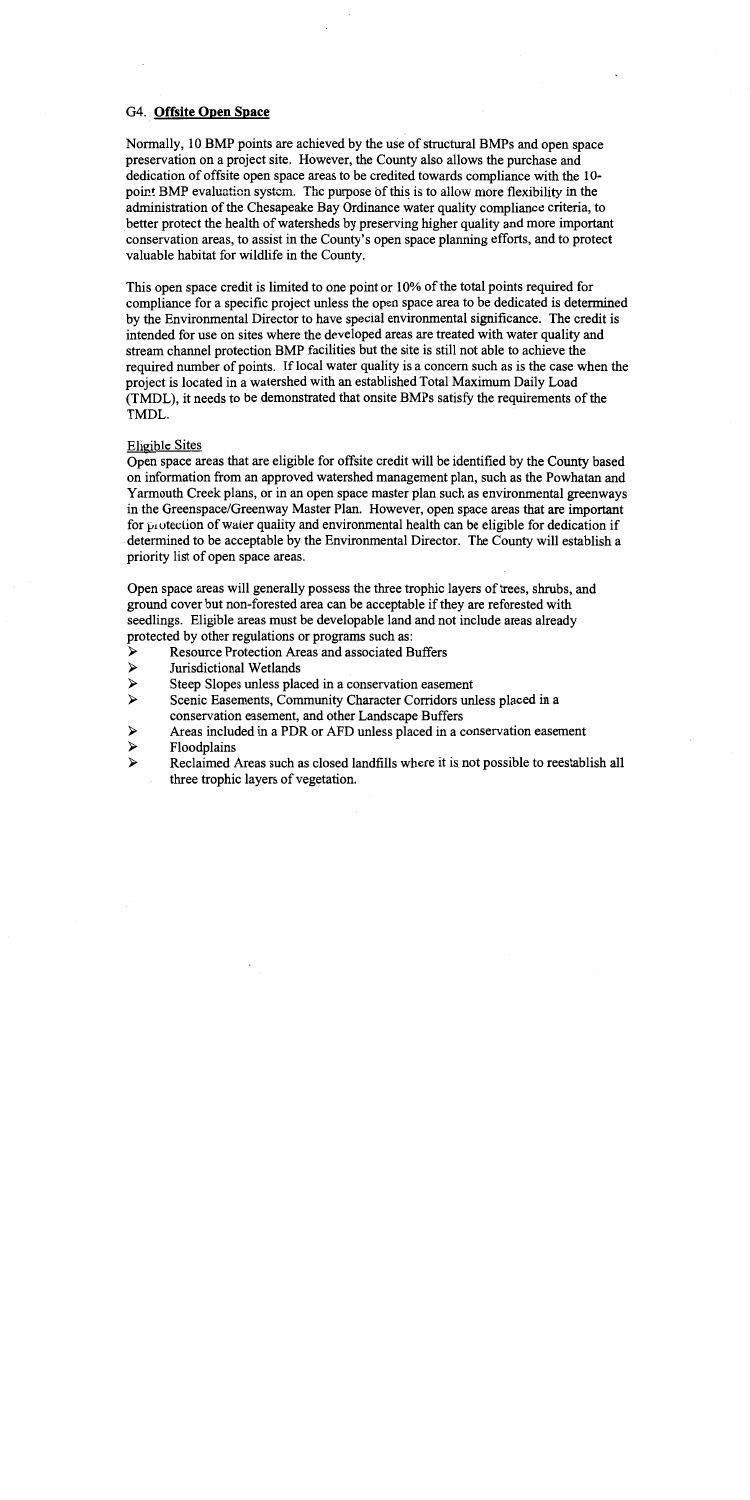#### Amount of Open Space Required

The following Offsite Open Space Matrix presents the area requirements for open space preservation based on the location of the open space area relative to the project site.

| Location        | Non-SSC to SSC | Non-SSC to Non-<br><b>SSC</b> | SSC to SSC |
|-----------------|----------------|-------------------------------|------------|
| Offsite in Same | 1:1            | l : l                         | 1:1        |
| Subwatershed    |                |                               |            |
| Offsite in Same | 1:1            | 2:1                           | 2:1        |
| Watershed       |                |                               |            |
| Offsite in Same | 2:1            | 3:1                           | 3:1        |
| Major Watershed |                |                               |            |

#### **OFFSITE OPEN SPACE MATRIX**

Note: Subwatershed as delineated in a James City County adopted watershed study Watershed such as Powhatan Creek, Yarmouth Creek, Mill Creek Major Watershed - James or York River watershed in James City County SSC - Special Stormwater Criteria Watershed as identified in an adopted watershed study

#### Management

The offsite open space area must be located within an acceptable conservation easement or other enforceable legal instrument that ensures perpetual protection of the area, and the easement document must clearly specify how the natural area vegetation will be managed and how boundaries will be marked. (Note: Managed turf is not an acceptable form of vegetation management.) The property can be in either public or private ownership but there must always be an enforceable County conservation easement in place.

#### **Acquisition Options**

The open space property can be purchased through a third party arrangement without involvement by the County other than the acceptance and recordation of the appropriate legal document guaranteeing its protection prior to final approval of the plan. If there is an established open space bank in the County in the appropriate major watershed, documentation can be submitted to demonstrate that the required open space has been purchased. If the County has set aside an area of County-owned open space in a conservation easement essentially creating an open space bank, fees can be paid directly to the County for purchasing "credits" towards compliance.

<sup>-</sup> Ratios may be adjusted by Environmental Director if property achieves multiple goals or is on priority conservation area list